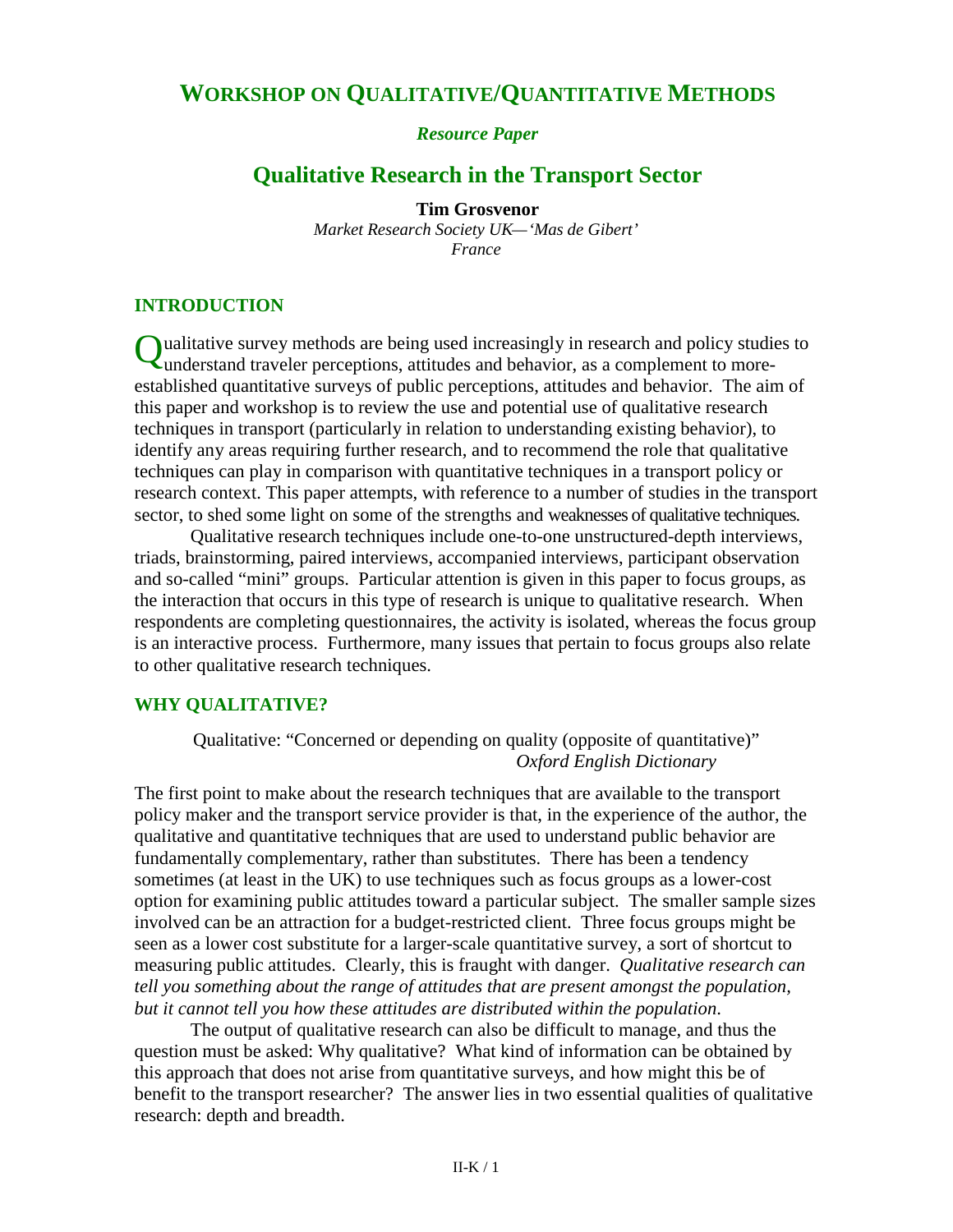| Quantitative Data<br>$\leftarrow$   |                     |                       |
|-------------------------------------|---------------------|-----------------------|
| Qualitative Data $\rightarrow$      |                     | $\rightarrow$ Breadth |
| The words of citizens<br>↓          | $\rightarrow$       |                       |
|                                     | $\rightarrow$       | Adjacent but related  |
| ◡                                   | Interaction between | issues that might     |
| provide                             |                     |                       |
| <b>Intentional Meaning</b><br>↓     | lifestyle factors   | insight               |
| Underlying Motivations & Creativity |                     |                       |
| Depth                               |                     |                       |

#### **FIGURE 1 The breadth and depth of qualitative research.**

Qualitative research techniques can be used either as an independent research tool or as a part of a multidisciplinary project in association with more traditional quantitative techniques. In relation to quantitative research, qualitative techniques can be used at different stages of the project lifecycle:

- prior to quantification
- in parallel with quantification
- post-quantification

It is perhaps of value to examine in more detail each of these potential uses of qualitative techniques.

## **Prior to Quantification**

Quantitative research is a rigorous scientific process designed to provide an accurate measure of public opinion. It is clearly vital that a survey is carried out using the correct sampling procedures, but also that the questionnaire used is clear and unambiguous for both the interviewers and the respondents. Language and phrasing play an important role in this process. A quantitative researcher attempting to design a questionnaire cannot create questions out of thin air. The questions must be phrased in the language of the respondents if the responses to these questions are to be meaningful. To assist in this process, there is considerable merit in using the techniques of qualitative research to draw out the language that is used by "real" people, and furthermore, to draw out the range of issues that are present within the target population, such that the questionnaire covers these fully.

It is correct to say that qualitative research can be used to explore the range of issues present within a given population, and that this can guide the design of subsequent quantification. This is particularly relevant in situations that are dynamic or new. An example of this is where a new area of investigation is being considered. A new area of investigation for the Department of Transport lay in understanding the attitudes of drivers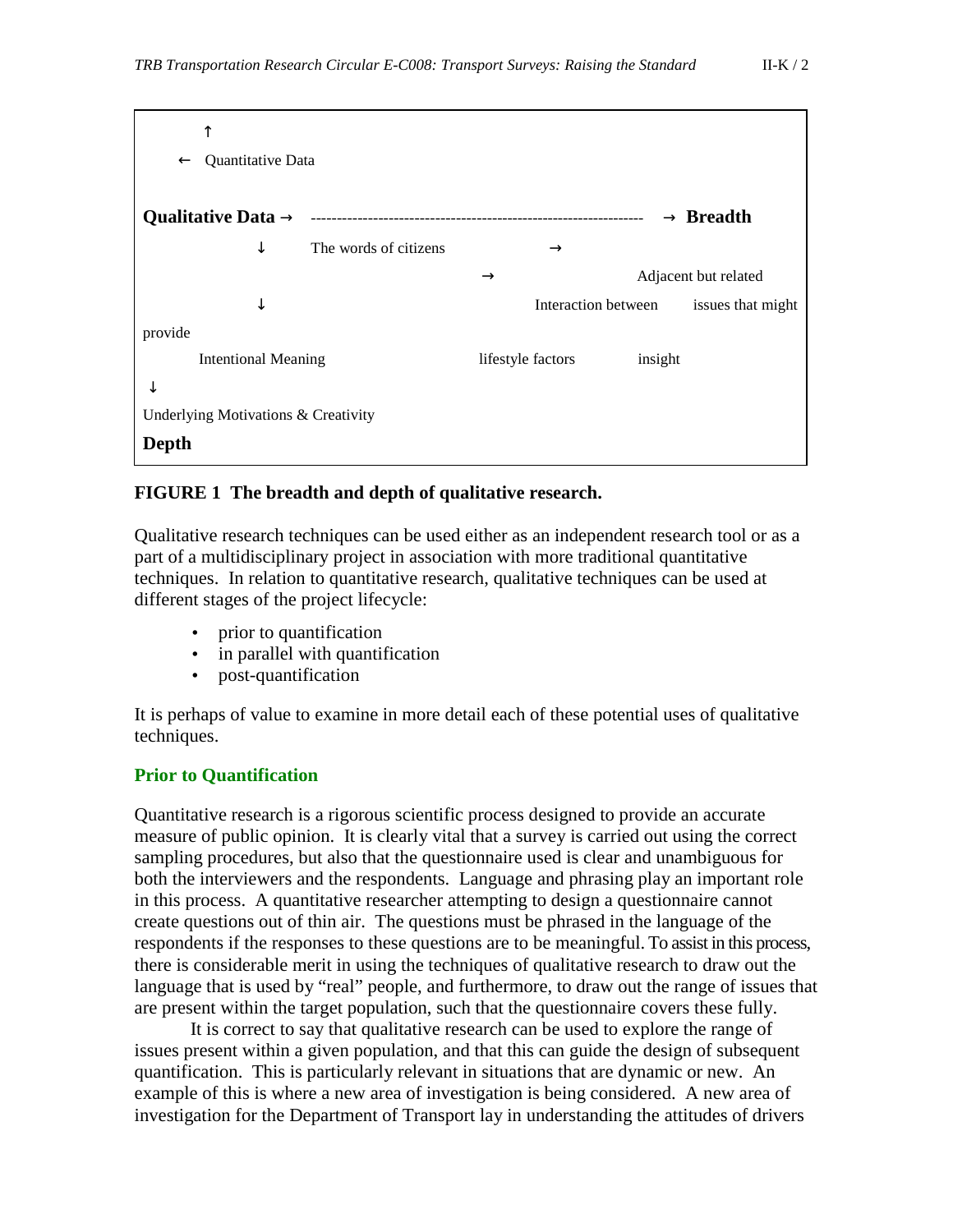to the provision of motorways (Attitudes of Drivers to Motorway Provision, Accent Marketing & Research Ltd., on behalf of the UK Department of Transport; Grosvenor, Hollings and Sheldon, "unpublished data"). A major qualitative study was undertaken to explore the range of factors that influenced the public's perception of the provision of motorways. This study, which led to further quantification, involved many group discussions with different categories of motorway drivers, different geographic locations and different social groupings.

The qualitative research uncovered a wide range of factors that were seen to be fundamental to motorway provision, and included lighting, road surface quality, level of disruption due to repairs, refuge areas, provision of service areas, width of carriageway and information provision, amongst others. It also emerged that some motorway drivers had a changing view of the system in that, at one time, there was a belief that the motorway system would one day be "complete," but that there was a growing recognition that this was a myth rather than a reality. For each of the variables generated by the respondents, an exploration was made of the optimum and minimum levels of provision required for each such that the subsequent quantification used meaningful and relevant levels of provision. All of the information obtained from the qualitative phase was used to guide the framing of questions for the subsequent quantification survey. To have entered a quantification exercise without understanding the range of attitudes present within the population would have been extremely unwise, as this was truly uncharted territory. A very similar qualitative approach has been used to examine the provision of public transport systems in the area of investment priority studies.

#### **In Parallel with Quantification**

Another area where qualitative research can combine well with quantification is in running qualitative methods alongside quantification. When respondents are completing questionnaires, either self-completed or interviewer-administered, there is an option to consider following these interviews directly with a more open-ended qualitative interview, to focus on some of the responses provided and to ascertain the frames of reference within which the questions were being answered. An interesting issue emerged on one occasion where this approach was adopted. A series of stated preference interviews were being undertaken on train as a part of a study to determine passenger priorities for investment in new rolling stock. When the stated preference interview was complete, a qualitative interview took place with a selection of respondents. It emerged from these interviews that many respondents had been responding to the stated preference experiment on the basis that the improvements to the rolling stock would take place within a very short time frame, when in fact the improvements would not emerge for the user for several years (due to the build time for the stock). Consequently, some respondents stated that they would have made very different choices if the real time frame had been presented to them.

#### **Post-Quantification**

Subsequent to undertaking a quantitative research exercise, it is also possible to use qualitative research to illuminate the findings, particularly if there is a question mark over a particular set of findings. This represents a post-mortem use of qualitative research. Although it is rarer to see qualitative research used in this fashion, it has been a valuable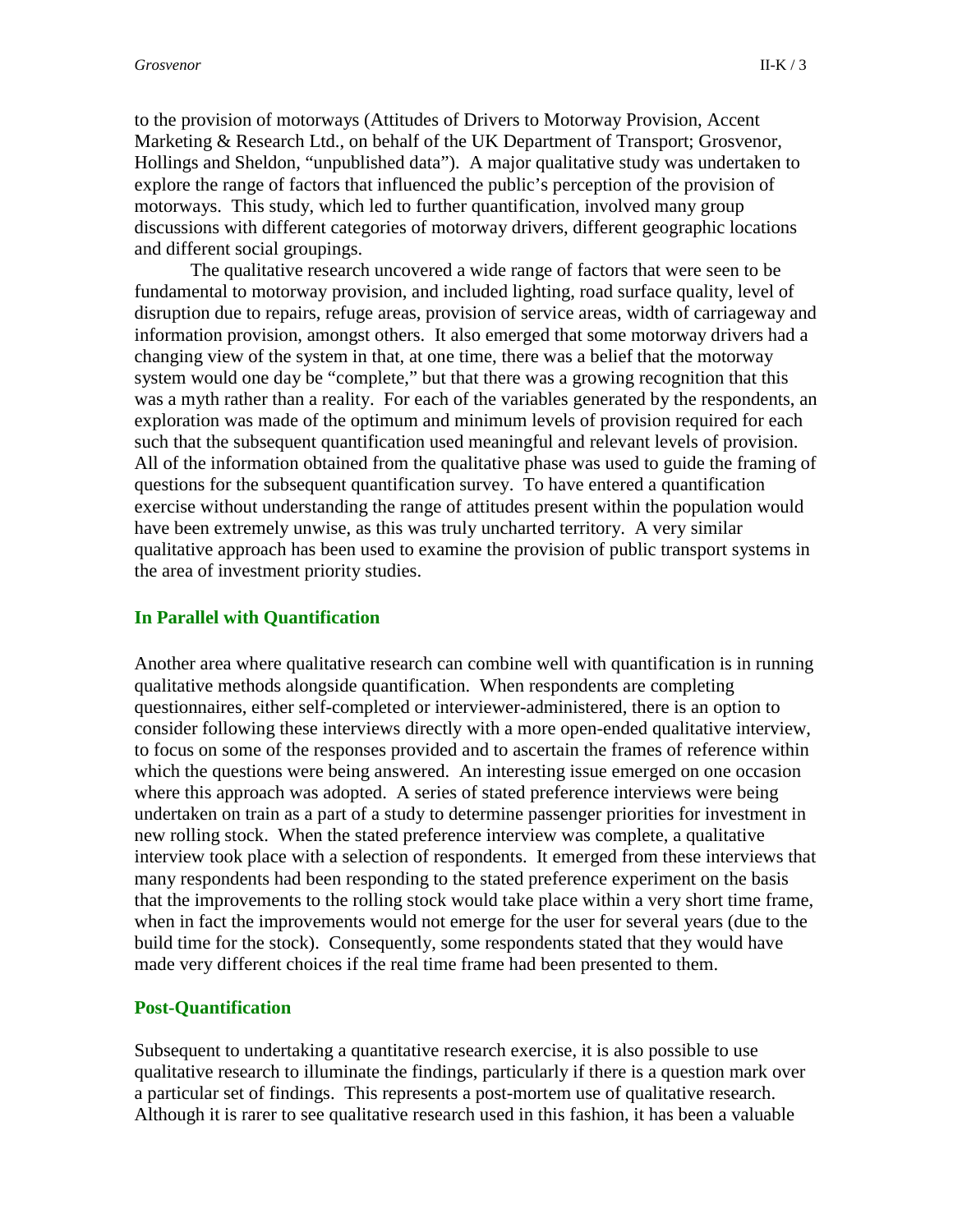element in the more fulsome interpretation of quantitative findings. A good example of this emerged in some research that was being undertaken to examine public attitudes toward new minibus services. Some quantitative data suggested that the passengers were giving much higher ratings for the friendliness of drivers on the minibus services as against the "big bus" drivers. Although the service provider had some ideas as to why this was happening, a more detailed qualitative research phase discovered that at least one cause of this was that the minibuses only had one door; thus, when passengers were existing the vehicles, the result was that the drivers and passengers thanked each other, which did not occur on the larger vehicles with separate exit doors. This was a small issue, but one of some importance to the operator, who felt that perhaps the training methods or recruitment process for drivers was the defining factor.

#### **A Complementary Approach**

Although qualitative research can play an important role in the quantification process, it also has a value independent of quantification. Qualitative research is not simply an unquantified survey that, when it grows up, will have numbers attached to it! Although there is considerable merit in undertaking qualitative research to better understand the language people use to express particular behavior or situations as input to questionnaire design, or to explore the range of issues prior to quantification, this is only one level of the output of qualitative research. A series of focus groups provides an independent data source that is complementary to quantitative data. As one senior researcher at the Home Office (UK) once said, "Qualitative research is as much about sampling ideas as people."

Qualitative research is not a small-sample quantitative exercise, where the benefits of a deeper understanding of a problem are traded off against a larger sample with a lower level of information. This would be to demean the technique. The output of qualitative research is fundamentally different from quantitative data. For example, it would be possible for an individual uninvolved with a quantitative study to present the results of a survey with only limited knowledge of the techniques involved, and without having spoken to a single respondent. In this respect, the data can be shared and passed on from analyst to analyst without corrupting the integrity of the data. This is not the case with qualitative research. The analysis of results cannot be passed on to a third party, as the data is formed around the interviewer.

The "farming out" of the analysis or report-writing of qualitative research to a third party (which did, at one time, happen quite often) cannot be an appropriate way to analyze data of this kind. The qualitative research practitioner is, whether one likes it or not, a part of the process of analysis and interpretation. It is not a scientific process; it is more akin to an art, and is fundamentally human and probably flawed as a consequence—but then, so are the responses in any survey. Computers can help in the analysis of quantitative data, but as yet, and possibly for some time to come, would be incapable of making sense of the discussion that takes place in a focus group or depth interview, even though attempts have been made to use computers in the analytical process of qualitative data—for example, analysis of the repetition of various words or phrases used by respondents during the course of qualitative interviews.

For the time being, at least, the qualitative research practitioner is a fundamental part of the interpretation of the findings, and consequently, the orientation and background of the researcher have a significance that does not pertain to quantitative interviewers. Bill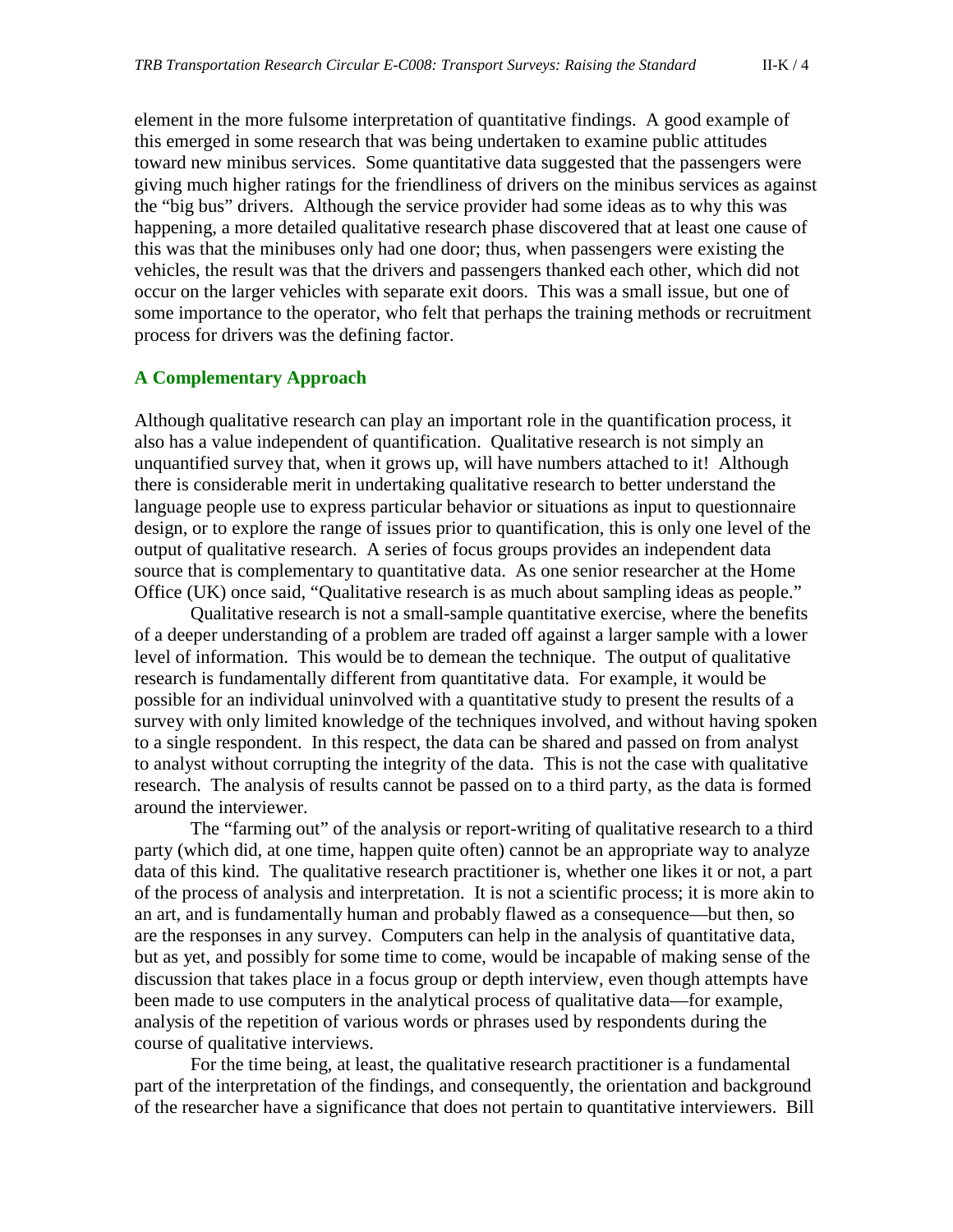Belson, who used to run the Market Research Society (UK) course on focus group moderation, raised the important question of whether group moderators were born or made. Clearly, there is a bit of both. Not everyone is suited to the technique, but then again, much can be learnt over time to improve the techniques of the qualitative research practitioner. Indeed, the experience is a fundamental part of the interpretative process, which links from study to study as well as group to group.

The interpretation of qualitative research also is dependent on nonverbal communication (NVC). It is not simply what people say, but how they say it. A silence following a question can be interpreted (and, of course, misinterpreted), but only by someone who is a close observer of the research. The qualitative research practitioner has to make sense of what is said, what was implied, and sometimes, what was not said. This, of course, can be alarming to a quantitative researcher, but as we all know, human beings communicate using more than just words. Facial expressions and body language are a part of the process of the interpretation of qualitative data, just as the silences that follow one person's comment in a discussion can say a lot about what the other respondents are thinking.

Wendy Gordon and Roy Langmaid provide a concise definition of qualitative research in their publication titled *Qualitative Market Research, A Practitioner's and Buyer's Guide*: "Qualitative research answers such questions as 'what', 'why' or 'how', but it cannot answer the question 'how many'." Some psychologists or philosophers might question the 'why' element, but in principle, the objective is to understand the more subjective elements of choice and decision making. To quote once more from Gordon and Langmaid, they define the comparative strengths of quantitative and qualitative research as follows:

#### *Qualitative Quantitative*

- 
- 
- 
- Database broader and deeper Taps *individual* responses
- Penetrates rationalised or superficial responses Less dependent on research executive skills or

- Open-ended, dynamic, flexible Statistical and numerical measurement
- Depth of understanding Subgroup sampling or comparisons
- Taps consumer creativity Survey can be repeated in the future and results compared
	-
	- orientation
- Richer source of ideas for marketing and creative teams

#### *(Source: Wendy Gordon and Roy Langmaid: Qualitative Market Research*

This comparison reveals some obvious differences between the techniques, but these can easily be ignored or forgotten in the budget-and-time-constrained world of research. To re-present this comparison in a different form, it could be argued that qualitative research has the following limitations:

- A qualitative research project is not strictly repeatable.
- Qualitative research is highly dependent on the research executive's skills or orientation.
	- Results cannot be strictly compared between phases of qualitative research.
- Qualitative research is not about representative samples—it is general rather than specific.
	- The output is 'soft' data rather than hard data.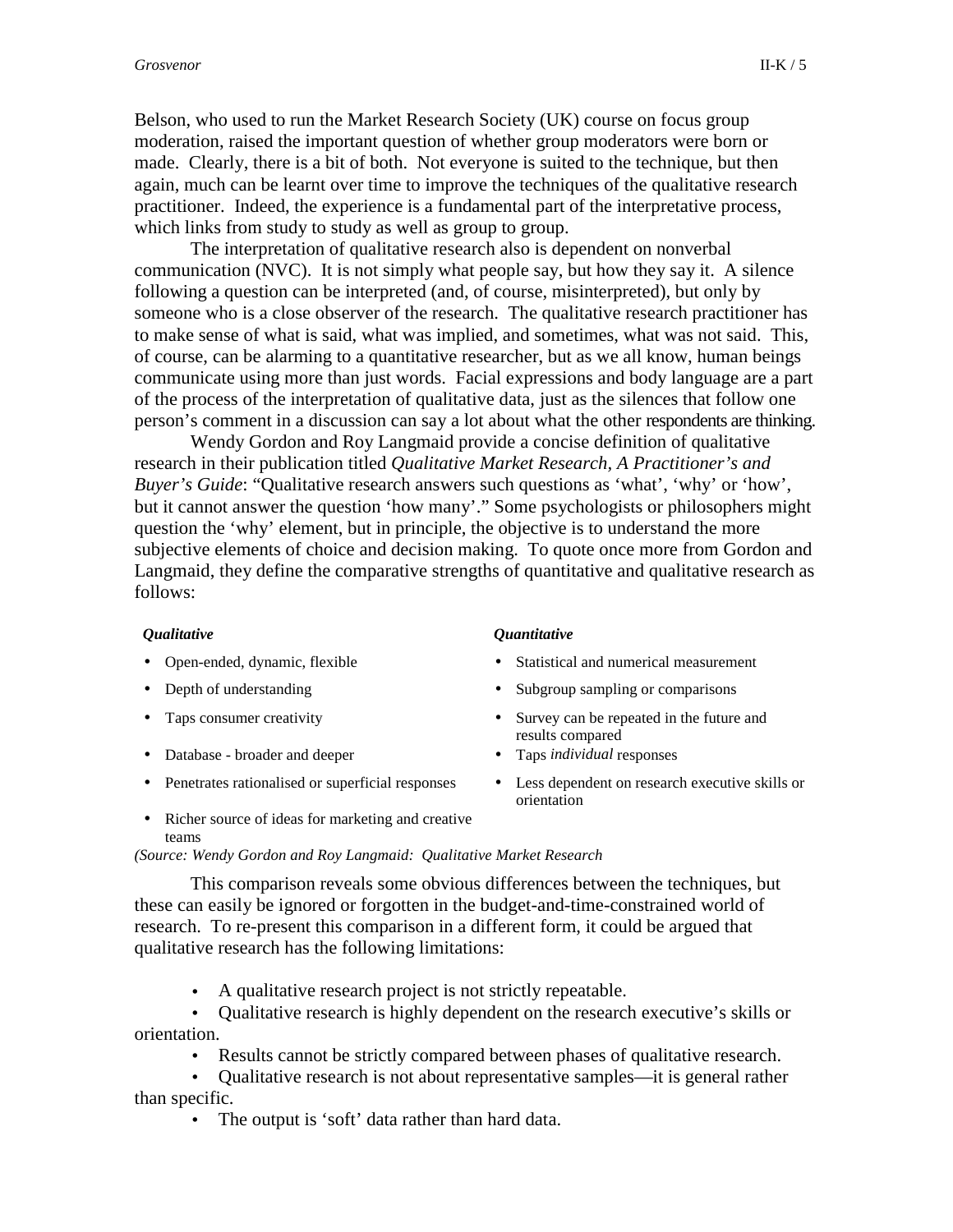To assist in the choice of method, it is of value to raise some fundamental questions relating to the objectives of the research. If the answer to any of these questions is 'yes', then a qualitative approach might be appropriate.

*Q. Do you want depth of insight?*

*Q. Do you want creativity?*

*Q. Are you concerned with subtle relationships between the core subject and other (lifestyle) issues?*

*Q. Are you unsure about the current range of attitudes?*

*Q. Is the situation changing rapidly within the population you wish to examine?*

*Q. Are you interested in how ideas are exchanged and developed?*

With reference to the transport sector, there are many areas of research that require these kinds of outputs. To provide a very clear example of where qualitative techniques were ideally suited to a client objective (independent of quantification), in this case, in the policy sphere, below is provided the client objectives for a study undertaken on behalf of the Department of Transport in the UK [Public Attitudes to Transport Policy and the Environment (for the DOT): University of Westminster (Grosvenor, Jones and Wofinden, "unpublished data"].

The objective is to undertake an interactive study which examines attitudes to transport policy and the environment, setting policy options in the context of the actual trade-offs in terms of environmental effectiveness, personal freedom of choice and affordability.

The study was commissioned as a part of the Great Transport Debate initiated by Dr. Brian Mawhinney MP, (former) Secretary of State for Transport. One of the concerns that led to the commission of the study was that responses in surveys revealed there was a dichotomy in public opinion: People were worried about the threat to the environment and other effects of traffic growth. These concerns were not necessarily connected with the respondents' use of the car, and furthermore, although public transport improvements were seen as being fundamental for generating a modal shift, there was little enthusiasm for restraint measures (which might be a more cost-effective measure).

The complexity and breadth of these issues were ideally suited to a qualitative exploration. The final methodology involved extended focus groups amongst different segments of the population, with pre- and post-questionnaires and a series of interactive household interviews, some held with those who had attended the focus groups. One key objective of the research was to present and discuss a considerable amount of background data with the respondents (relating to the real effectiveness of different transport measures), so that the attitudes of citizens could be explored within a more informed context.

Transport is a highly complex subject, and the transport researcher needs to be equipped with the full battery of research techniques at their disposal if they are to understand how human beings interact with transport systems, and how they make choices with regard to these systems. Qualitative research can help to define issues for further quantification and, in a broader context, can put flesh on the bones of the statistics. But it is not just in the area of the traditional household travel surveys that qualitative research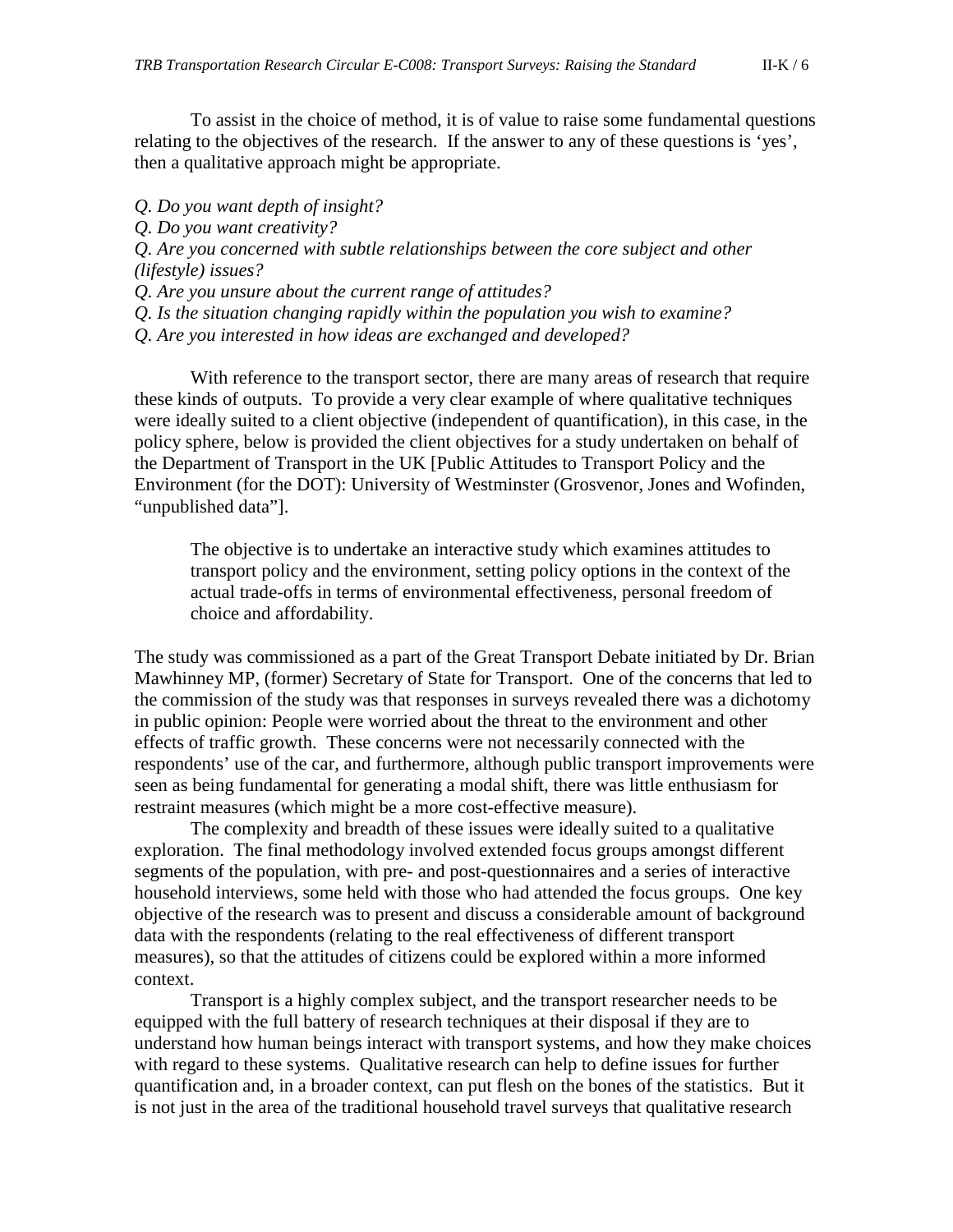can play a part. The areas in which different qualitative techniques have played a substantial part in developing a better understanding of transport-related issues include:

## • **Travel behavior and mode choice**

− Understanding the emotional and perceptual factors influencing current behavior

## • **Policy guidance**

- − Motorway tolling and provision
- − Congestion charging
- − Consensus building
- − Transport awareness campaigns

− Exploratory, understanding the underlying issues, trawling of the range of public opinion

## • **Infrastructure, design and operation**

- − Rolling stock, public transport vehicles
- − Station and terminal design and investment priorities
- − Security and safety
- − Ticketing systems
- − Subjective design factors, creative solutions, ambient qualities and aspirations

## • **Passenger information systems**

- − Real-time information
- − Printed timetable information, leaflets
- − On-system information
- − Telematics and new developments (e.g., the Internet)
- − Design factors, requirements and aspirations

## • **Public consultation**

- − Road building/widening schemes
- − Shopping/leisure/amenity development
- − Trawling opinion, real trade-offs, lifestyle implications

## **Qualitative Methods: Groups, Depths, Triads, Participant Observation**

The selection of the appropriate qualitative technique is not an exact science. However, there has perhaps been a tendency to select focus groups at times, ignoring what might be more effective qualitative techniques for particular research issues. A guiding principle is whether the research will benefit from the interaction (and associated contamination) present in group discussions. A group is sometimes described as a 'hothouse' environment where ideas grow and are reassessed as part of the interview dynamic. The group discussion environment is ideally suited to a situation where creativity is a fundamental requirement. By example, focus groups have been used to examine possible solutions to complex transport policy initiatives where the citizens (or respondents) are encouraged to suggest solutions to problems that balance the requirements of the different interest groups involved: what might be called a consensus-building approach.

If personal information, rather than generalized or normative views, is required, then one-to-one depths may be more appropriate. Very detailed information about journey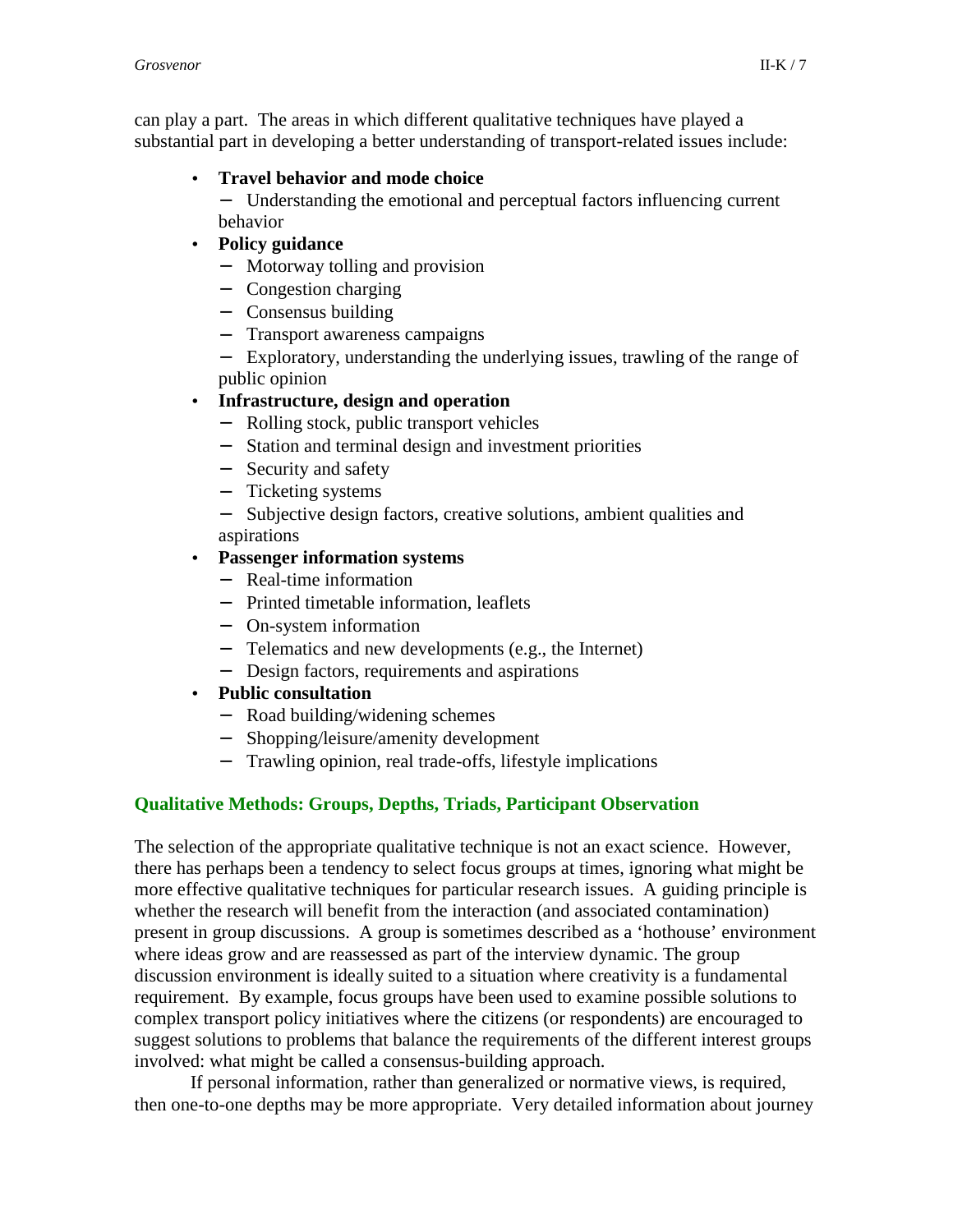patterns and choices are quite naturally buried in the focus group environment, and thus, it is either better to consider a one-to-one approach or to consider combining techniques, with personal information being collected before/after the discussion group. A combination of depths and groups can also be useful in that respondents in a group situation may temper their views according to the responses of other respondents in the group. For example, on a one-to-one basis, respondents might advocate stringent restrictive measures on car use that would affect others (but perhaps not themselves) that they would not be prepared to advocate in front of those who might be most affected by the measures. Of course, both methods reveal certain truths about how individuals are likely to respond to dramatic policy initiatives.

The triad or triangular interview is a technique that is not often used, perhaps because it seems to be somewhat artificial in design. This technique has been applied in particular situations where one wishes to explore the specific differences between segments of the population; for example, three different views on the subject of car restraint might be considered. A triad would involve recruiting three people for interview, one who would positively support the idea of car restraint, a second who would directly oppose the idea, and a third who would be uncertain. The objective of the interview is to examine, in a controlled situation, the differences of attitude and to see whether there are areas of commonality that can lead to a compromise of view. This process is a part of many traditional focus groups, but some of the clarity of difference can be lost in the mix present with a larger number of respondents.

Participant observation is a technique that is perhaps not used as extensively as it might be in the transport sector. Criminologists and other social scientists have used the technique extensively to great effect. The observation of behavior is linked with interviews where an attempt is made to understand the reason for specific actions. David Hollings (a leading transport consultant in the UK) pioneered the use of this technique in the transport sector in the UK, to examine passenger behavior and attitudes toward transport information provision. The particular merit of this approach lies in the opportunity to link actual behavior with attitudinal questioning. A study undertaken several years ago to examine attitudes of users of the underground station for the Waterloo International terminal used this approach to great effect. There was a requirement to examine very detailed behavioral issues that would perhaps be forgotten very soon after the journey event. Furthermore, the design of the station involved many subjective and emotional factors, such as claustrophobia, spatial orientation, guidance and safety. In linking observation of behavior with direct questioning, it was possible to build a more detailed picture for the user requirements for the subsurface station.

There are also hybrid qualitative techniques such as mini-groups and household interviews that involve all members of a given household in a qualitative interview. This again can be very useful in examining the complex travel patterns and interrelationship of behavior and choices as they affect different members of the household. This type of interview can explore such issues as the collective use made of the household car (or cars) and the knock-on effects of one individual's choice on the choices and behavior of other household members.

One additional technique that has just received an airing at the UK Market Research Society Conference is what has been called do-it-yourself (DIY) or unmoderated groups. Without going into great detail about this technique, as it is only in the early stages of development and is as yet unproved as a reliable technique, it is worth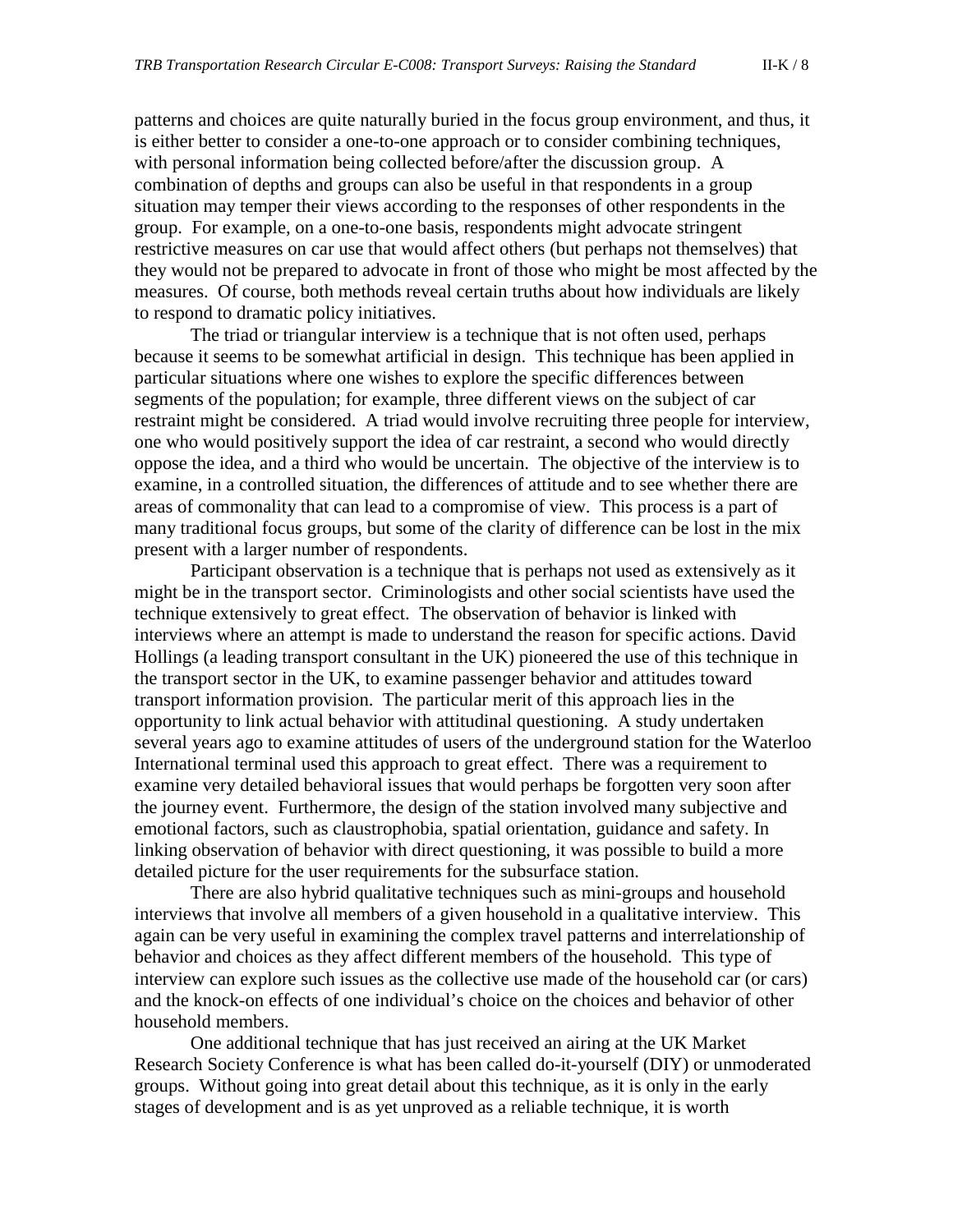considering the implications of this rather dramatic approach to qualitative research in the transport context. Yelland and Varty have pointed out that "unmoderated groups are likely to work best in mature, sophisticated, post-modernist societies which are ready to, and experienced in challenging the *status quo.*" It should be pointed out that the unmoderated groups used precise, written guidelines for the respondents to follow. They go on in their paper to raise some interesting questions that have implications for policy makers, and the definitions of the policy makers objectives:

• Does research prompt inauthentic responses, because of misunderstandings of language as well as a desire, on behalf of the respondents, to please the moderator?

• Does the focus on topics and issues of interest to the moderator and client alone avoid areas of principal interest to respondents?

• Does the moderation process create barriers to assessing the hierarchy of respondent issues?

• Do many group discussion processes fail to build the most appropriate bridges between clients and respondents, to aid the communication process?

There are many occasions where researchers wonder whether they are asking the right questions. Perhaps the approach that Yelland and Varty have developed represents a possible tool for opening the real issues that are of concern to citizens. It is felt that this approach may have very particular (potential) applications in transport research where new policy measures are being considered. It may well be that to use more citizen-(consumer) driven research techniques may uncover more creative and applicable solutions to transport problems than are obtained from research that is essentially driven by the attitudes and objectives of the policy maker. At the least, this type of approach might extend the range of options that might be appropriate and meaningful to citizens. Further exploration of the value of this technique is recommended.

## **How Many Interviews, Respondent Segmentation?**

Who should the groups or interviews be amongst? Men and women, different demographic factors? Very often, the issue is one of budget. Determining the size of the study is laden with difficulty. There are no absolutes. There is not a precise number of groups or depth interviews that will give you the result you are looking for. Furthermore, it is unlikely that a qualitative study will sample all the possible segments of the population—it would turn into a quantitative exercise. It is, however, important to embrace the range of attitude groups.

Thus, judgement and experience are the only real guides. It should also be noted that qualitative research is not the best guide to differences in attitudes within narrow segments of the population. Wide segmentation factors are valid—car owners as against public transport users, commuters as against infrequent travelers—but narrower bands, such as the differences between owners of new cars and owners of old cars, might not be sufficiently contrasting for these variations in attitudes to emerge within the research. A typical focus group study might involve as few as three or four groups or as many as twenty+ groups. However, at the upper end of the scale, there is a danger that the physical quantity of data can become overwhelming and difficult to interpret.

There is a tendency with focus groups to ensure that, within each group (consisting of about eight respondents), the characteristics are generally homogeneous rather than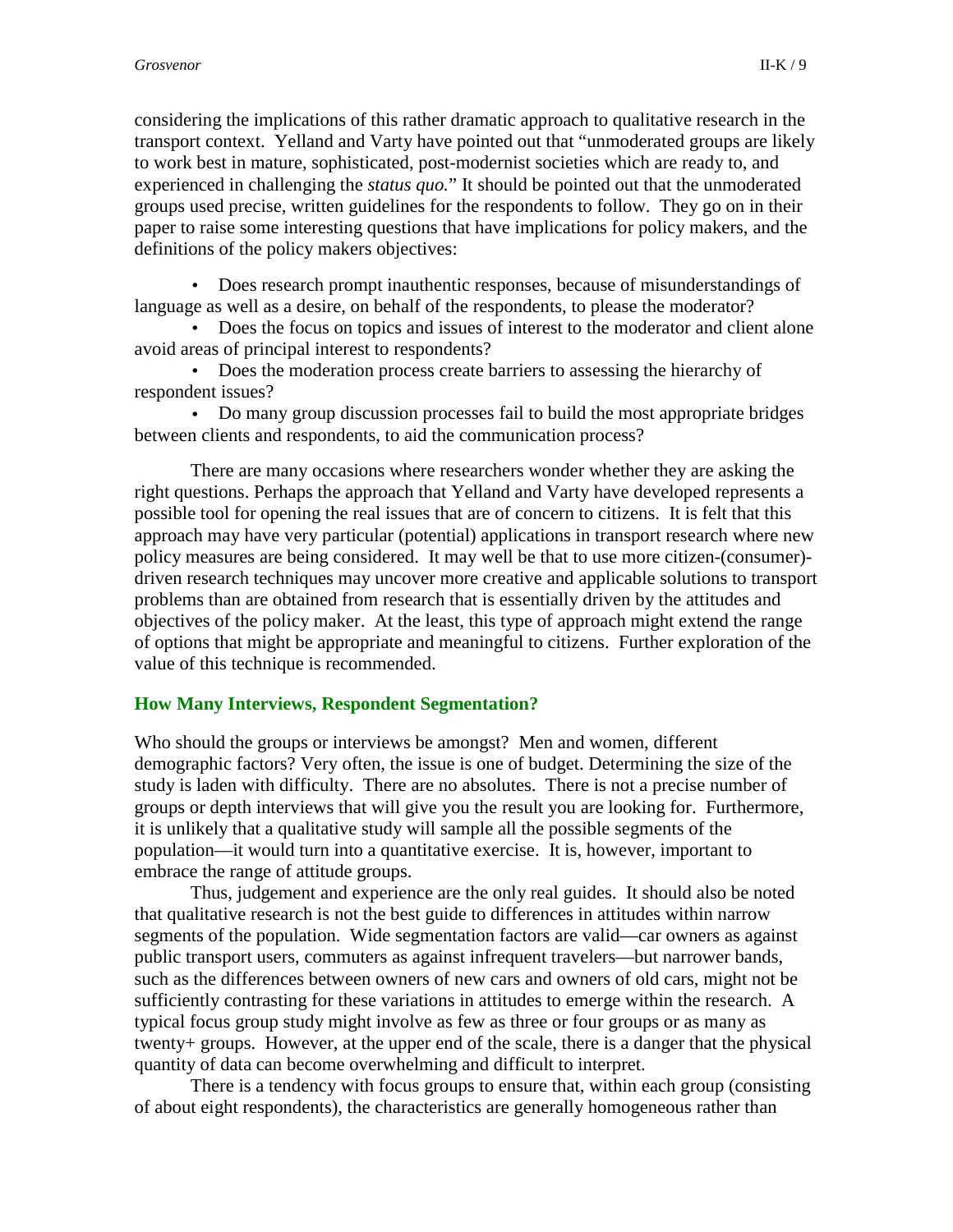heterogeneous in terms of key factors such as age, income and disposition toward the key subject area, e.g., car drivers separated from public transport users. This may not always be the right approach, and perhaps more could be done to explore the interactions that take place between heterogeneous segments of the population, particularly as there is a need in transport to weigh up the effects of different measures on different segments of the population (see triads above).

The most important factor is to assess whether the research will cover the right range of attitudinal groups and to bear in mind that the contrasts need to be strong in order to interpret the data accurately. Thus, mixing men and women in groups of car drivers does not generally affect the data or create difficulties in interpretation, whereas if the subject relates to security and safety on late-night public transport services, there may be merit in splitting groups so that gender issues can be explored in a more controlled situation, and the interpretation of the data is enhanced.

#### **Respondent Recruitment**

How will the respondents be found? The research industry has had major problems with the issue of respondent selection (not just for qualitative research), and focus groups represent a key area of concern. What is sometimes referred to as the 'professional groupie' phenomenon can arise. In transport, I think we are lucky in that the issues are ones that are very real to individuals, whereas, say, in advertising research, one does not want to feel that the respondents in the group have all attended three other discussions that week on advertising chocolate bars, or even advertising other products, because respondents may 'play act' responses. In my experience, transport research does not suffer, to the same extent, from this problem. By illustration, it would be quite easy for a respondent to pretend that he/she drank a particular brand of beer on a regular basis, but in discussing transport behavior, the range of factors involved would quickly expose the incorrectly recruited respondent.

There is also a very real concern about the kinds of people who participate in research—are they a self-selecting group? This is once again even more acute in the focus group context. Who is likely to travel to a group venue to spend an evening discussing a subject they were unaware of before attending the group? For this reason, some qualitative research practitioners have been using more spontaneous methods of recruitment, whereby groups are assembled in situ without the formal recruitment process—for example, on a train with passengers using a specific service, or in bars to discuss with young people their attitudes toward transport. There is considerable merit in this approach, aside from the practical difficulties that make the selection process more akin to participant observation than the more traditional home interview or focus group discussion. Transport research needs to explore the very active processes involved in the behavior and decision making, and perhaps this method has much to commend it.

#### **Research Content**

This is another area where there is considerable uncertainty. The arguments for the use of projective techniques and about how much stimulus material to use will perhaps never be resolved. However, there is a danger that over-use of stimulus material can lead to a dependent process whereby a type of lecture is taking place rather than an open discussion.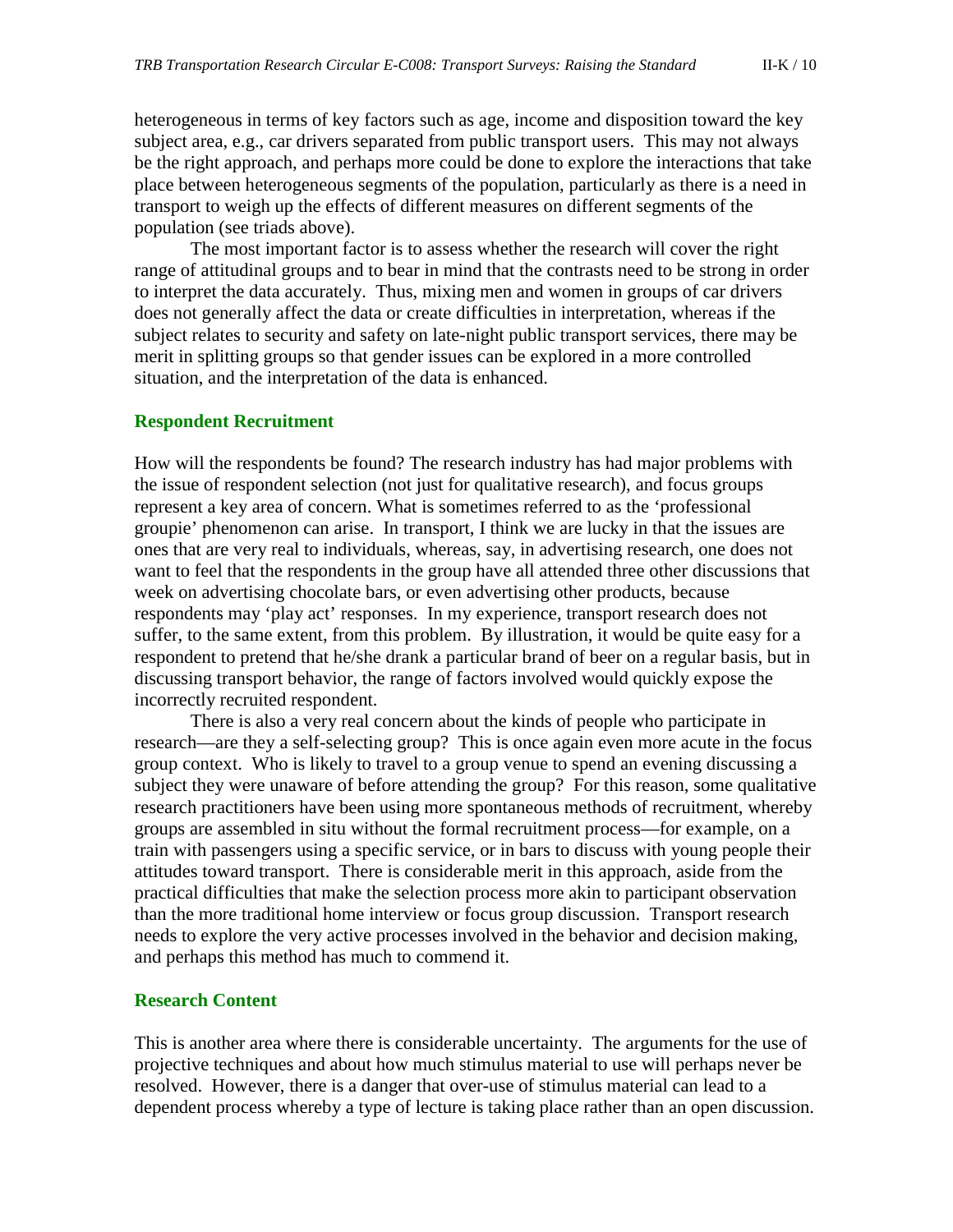The dependent group is a recognized phenomenon where, instead of the 'spider's web' of interaction, the group looks to the moderator for guidance. This can arise with very technical issues where the layperson defers to the apparent expertise of the moderator. Care has to be taken to ensure that stimulus material is used to *stimulate* reaction. If the stimulus material is outside the frame of reference of the respondents, there can be a danger that the moderator becomes a leading rather than a moderating influence. Several years ago, when undertaking research to explore public attitudes toward the Channel Tunnel (before it was built), it was evident that many respondents in the groups were so in awe of the scale of the engineering task that they actually *wanted* to be given a lecture on the subject, rather than discuss it. Consequently, a minimum of stimulus material was used as the presentation of the "artist's impressions" of the tunnel, leading respondents to simply question the competence of the engineers, which was not the objective of the study!

 By contrast with the example above, in a recent study related to transport policy, very successful use was made of a generalized map showing a "typical" town and surrounding area. The respondents were asked to consider the kinds of measures that would have to be introduced in the area to address traffic growth, whilst at the same time provide the community of this area with a suitable quality of life. The results were interesting in that they allowed the respondents to role-play as planning officers and to consider the interactive effects of measures across a wide area. In most cases, the respondents used an interesting combination of "carrot and stick" measures, favoured now by many policy makers in the transport arena.

The use of projective techniques and stimulus material is one where, again, the experience and judgement of the research practitioner are the key. Will the material be beneficial to the dynamics of the group? Will it be possible to interpret the meaning behind reactions to the use of the material? Very often in transport-related groups, the travel experience is such a powerful one that stimulus material can be quite unnecessary, whereas in research for fast-moving consumer goods, there may be a specific need to use this kind of material to generate reactions amongst respondents.

#### **Analysis and Interpretation**

The interpretation of qualitative research is perhaps the area that causes most confusion and mistrust of the technique. There are many levels to the interpretation of qualitative data, but perhaps the most important issue is the role the researcher plays in interpretation, which is quite different from that in quantitative methods. Interpretation is a process that continues through the life of the study, and also is a function of the orientation of the researcher involved. Clearly, there is an element of interpretation that actually takes place in the interview stage, as new ideas are being formed (as the group or interview takes place). This is followed by a detailed review of what was said in the groups or interviews, alongside the recall of the nonverbal communication (NVC) and intentional analysis.

In the experience of the author, qualitative presentations generally have more impact than the written reports that follow. It is at the presentation stage when the interpretation of the qualitative research practitioner can be most easily questioned; after all, the point has been made above that the researcher is an active element of the interpretation process. Qualitative research reports tend to take some of the colour out of the data, although a liberal use of quotations from the interviews can provide a rich source of reference material for the client.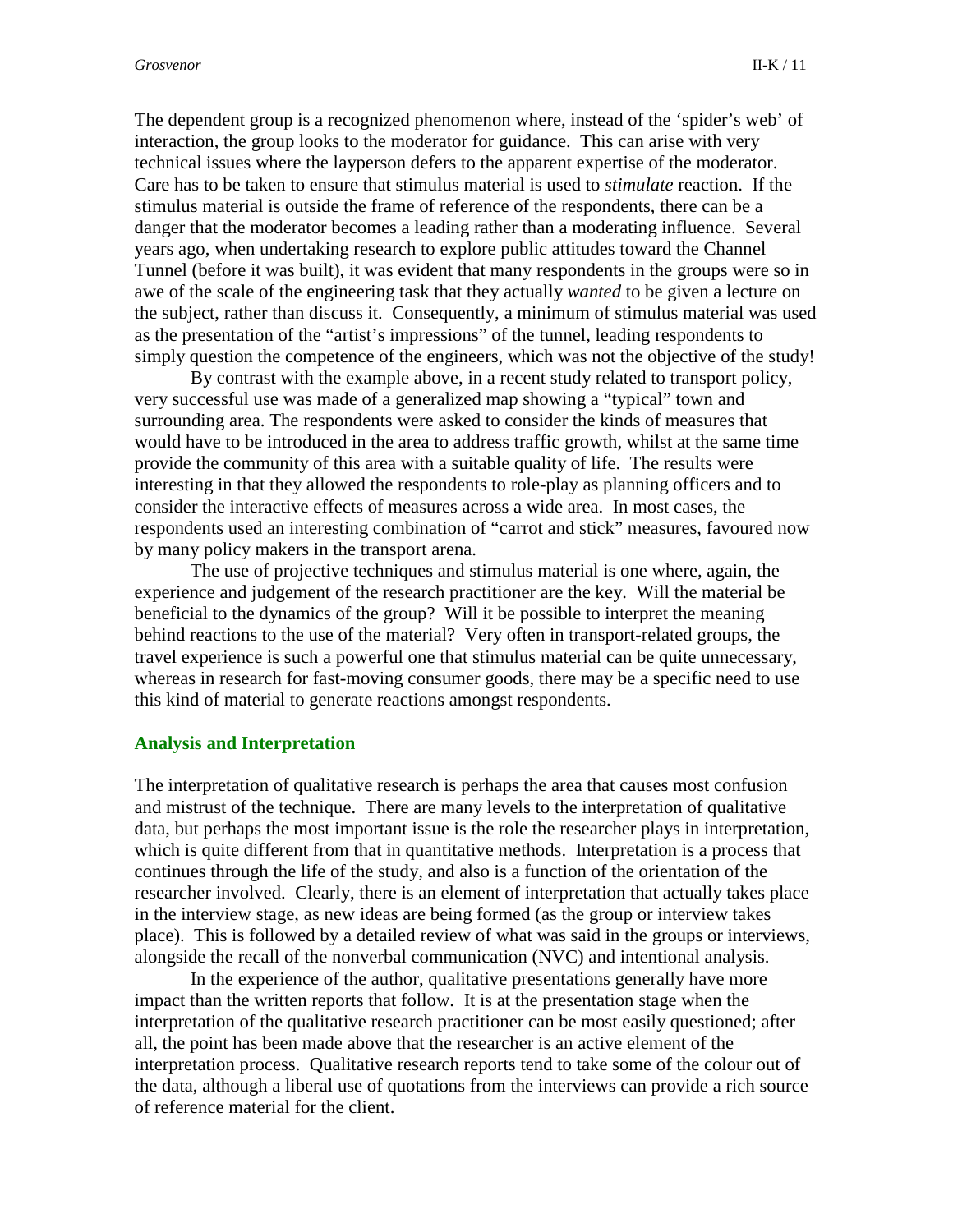#### **Language, Expression, and Perception**

When considering issues such as those evident in the transport arena, there are very few that are simple. There are so many buts, ifs and maybes that it is hard for quantitative surveys to measure the range of attitudes held by citizens.

One of the major benefits of the qualitative technique is that the respondents are using their own words to express particular behavior, situations or decisions. The language of citizens can sometimes be both illuminating and essential to a better understanding of current attitudes. By example, in a recent study examining mode choice for a rail operator wishing to attract new patronage from car travelers, a female respondent in a group replied that she would not use rail on the basis that 'you can't wear a white dress on a train'. This says more about the importance of cleanliness than any rating scale. It also tells us something about the kinds of factors that have to be considered when addressing the needs of customers.

Another example comes from a study concerned with traffic growth, where a citizen referred to 'the murky blanket' over her town—this is one very powerful way to describe various forms of nitrogen, carbon particulate and volatile organic compounds that go to make up certain kinds of pollution. Clearly, much time can be spent analyzing the phrases used by the public, as they are gathered in the focus group or depth interview context, but just to raise one issue that is important in the qualitative context, the woman who describes the murky blanket (over Ipswich, for those who are interested) is not making this up, even though the murky blanket might not be visible every day. The qualitative approach deals with the feelings of people, which are as important as the objective world around them.

'My car is me' is a quotation from a focus group where the subject under discussion was the strategic issue of the potential widening of the M25 around London. The quotation illustrates the significance of language and the unique quality of the response. There is no quantification possible here. The statement is independent of any measure, and yet has major implications on the policy orientation toward the car in society. There is no mention of cost, journey time or, indeed, other characteristics of car travel. The respondent was stating the degree to which she felt that her feelings and status were represented by her car. Not surprisingly, she was extremely reluctant to consider alternatives to the car. The dilemma for the policy maker is, What could happen for this situation to change? Clearly, measures of restraint are not going to suddenly change this person from viewing the car as a statement of her own independence to viewing the car as a polluting vehicle.

Furthermore, unless we understand some of the minutiae of behavior, factors such as tolerance to increased journey times (by car) can appear mystifying. Again, to quote from a group discussion: *'I get into a routine, I listen to the car radio and it's part of my way home. If I have a good run home, I may end up driving slowly so I don't miss the end of the play.'* This person is by no means alone in using the time in the car in a constructive manner: '*At home, I would feel guilty just sitting down and listening to something on the radio.'* This type of insight into the world of the car driver provides an explanation of behavior that is beyond the cold logic of journey-time efficiencies.

Qualitative research techniques are ideally suited to understanding the misconceptions and the subjective world, as much as determining the facts and the objective truth. If people feel that traffic problems are getting worse or, to use a non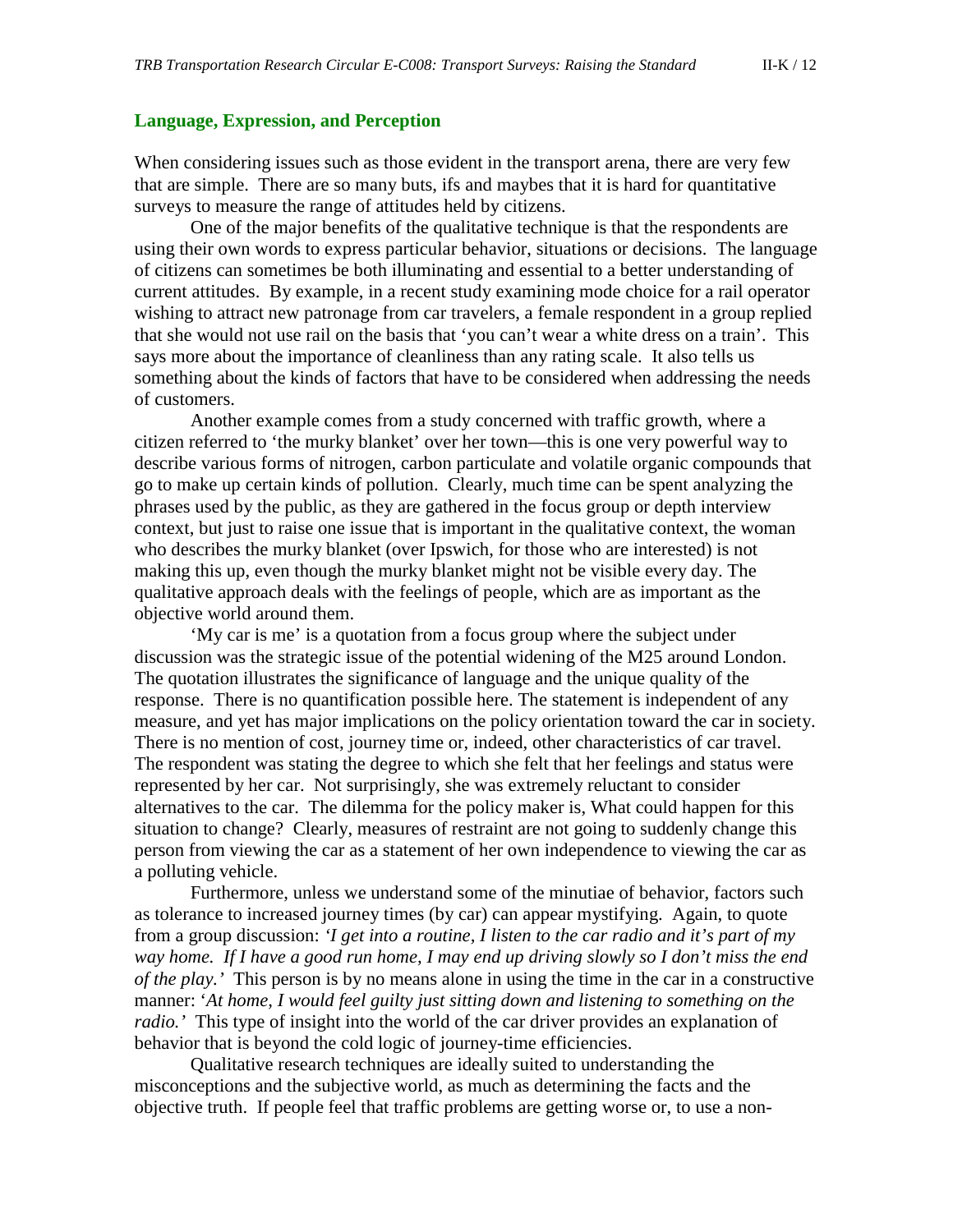transport example, that crime is increasing, then aside from the statistics, which may tell one story, the mood suggests that something is not quite right. Perhaps the answer lies in the fact that the relationship among issues such as traffic congestion, crime and other socially important topics is not something that people perceive in isolation.

The cliché that "people don't say what they mean and mean what they don't say" is of importance to the qualitative research practitioner. Perhaps the murky blanket isn't there, or the woman would wear a white dress on a train. Regardless, the woman feels that trains are dirty, and the other woman sees or feels something that makes her think that pollution is a problem. The words used are an indication of something that is important.

Language also provides an insight into the thought processes that, at times, need to be influenced. By example, the two quotations below have strong implications for policy makers:

"I take my daughter to school [by car] because she suffers from asthma, and if she walks, she's in a terrible state by the time she gets to school, because of the fumes going past her."

"As individuals, we probably don't think when we open the car door in the morning, 'My goodness me, we are going to cause pollution.'"

The first quotation suggests that, in seeking to protect her child from exhaust fumes, the woman is prepared to cause more pollution. What would have to happen here for there to be a change in behavior? The second quotation is equally lucid in identifying the precise moment when another kind of door needs to be opened if attitudes are to change.

#### **The Emotional Journey**

A theme that runs throughout this paper is that the use of qualitative techniques provides a depth of understanding that is essential in the transport context. A traffic model describes movements, not people, and if behavior is to be better understood, we need depth of understanding. Qualitative research can help to provide this.

On a recent radio broadcast in the U.K., a leading scientist specialising in Alzheimer's disease was asked what had inspired her interest in the brain, and her reply was that it was the qualitative issues rather than the quantitative ones that set humans apart from computers. Her response illustrates one of the major factors that underpins the qualitative approach—that is, that human beings are feeling, emotional creatures, and many actions are determined by subjective (qualitative) judgements. Decisions particularly in transport—are affected by a multitude of emotional factors, which include the following: aggression, anticipation, anxiety, certainty, comfort, confidence, contentment, control, despair, disadvantage, elation, embarrassment, enjoyment, failure, fear, frustration, guilt, pleasure, remorse, risk, satisfaction, security, status, stress, success, and uncertainty.

Just about every journey contains some of these emotions, and many choices are directly affected by them. If one considers how people describe their journeys in the qualitative situation, the language is littered with emotional phrases that represent emotionfilled episodes. The choices made in transport perhaps reflect a minimising of certain emotions (stress, uncertainty) and the maximising of other emotions, such as satisfaction, certainty or pleasure. Of course, hard variables such as cost and journey time are important in the decision-making process, but if the emotions are ignored, then only a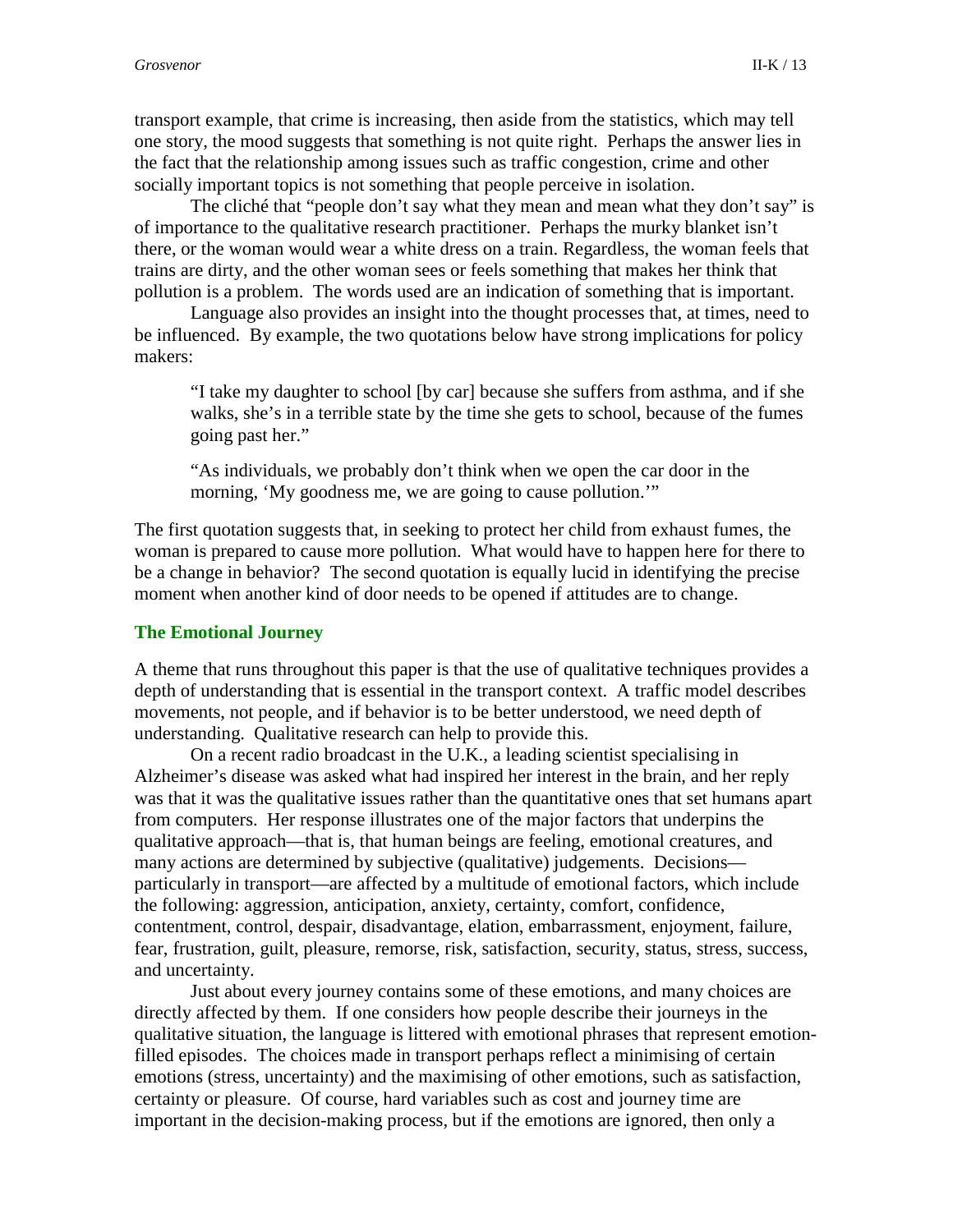partial understanding is obtained as to why people continue to make choices that may not be defined by a price/time equation alone. A good example of this is found amongst young people who are prepared to pay high car insurance premiums (at a time when they may be financially restricted) for the emotional boatload of benefits the car is perceived to bestow on them.

What is remarkable is how quickly the emotions can change in the transport context, for example, from elation to despair. Advertisers bombard us with images of elation when biting into a chocolate bar, but this cannot compare with the emotions evident in even the simplest journey. To observe the despair of commuters on a platform when the announcement comes that their train has been cancelled is to witness the importance of the emotional spectrum in the transport context.

In the focus group or depth interview environment, the memory of these kinds of events is replayed and sometimes redefined. The despair felt at the time turns to a lack of confidence in the system, its management and control in the qualitative context. This all raises an important issue about how respondents recall events, behavior and choices regarding transport. It has been noted in research that travelers' emotions fluctuate rapidly during the course of a journey, and the frustration felt at a particular point can dissipate quite quickly—even within minutes of being angry. However strong the emotion is at the time, in order to remain stable, there is a natural process of jettisoning certain feelings as time passes. Equally, reassurance is an almost constant requirement throughout a journey. One only needs to consider how many times passengers on a new public transport system require reassurance—they will see the sign on the bus, then ask the driver if this is the correct destination, and then even ask other passengers. Qualitative research findings would suggest that there is an insatiable appetite for transport information.

In the group environment, there is evidence of certain of these emotions returning to the surface as the journeys are discussed. Some lurk quite deep, whilst others are quickly recalled, particularly through exposure to situations similar to their own. "I know exactly what you mean" is a familiar expression used by respondents in groups. Empathy is a common occurrence in groups. The qualitative research practitioner learns to explore where this empathy is real or just adopted, and where stereotypes are being used and where new ideas are being formed. A significant benefit of the group environment is that the respondents are encouraged to disagree as well as agree.

Thus, when someone says, 'I think trains are dirty,' others can comment on whether this statement reflects their views, and if not, why not. This is something that is absent from quantitative research, in that the technique allows for an investigation of why viewpoints differ when the object in question is the same. Returning to the dirty train, it is possible to uncover that the dirty train may only be a part of a more general concern about security or a feeling of a poorly managed system. "You never see anyone cleaning the windows on the trains" tells us that the visibility of a cleaning process may be as important as the physical state of cleanliness, or as more than one respondent has put it, "At least in my car, I'm surrounded by my own rubbish". Graffiti on public transport vehicles and in terminals generates mixed emotions—even pleasure, for a small minority. But for the majority, it is perceived as threatening. Why? Because it suggests that the graffiti is out of the control of the operator, which in turn reflects a more general concern about poor management and control.

The qualitative researcher enters, if briefly, the lives of people and is provided with an opportunity to explore, without the constraints of quantitative methods, the aspirations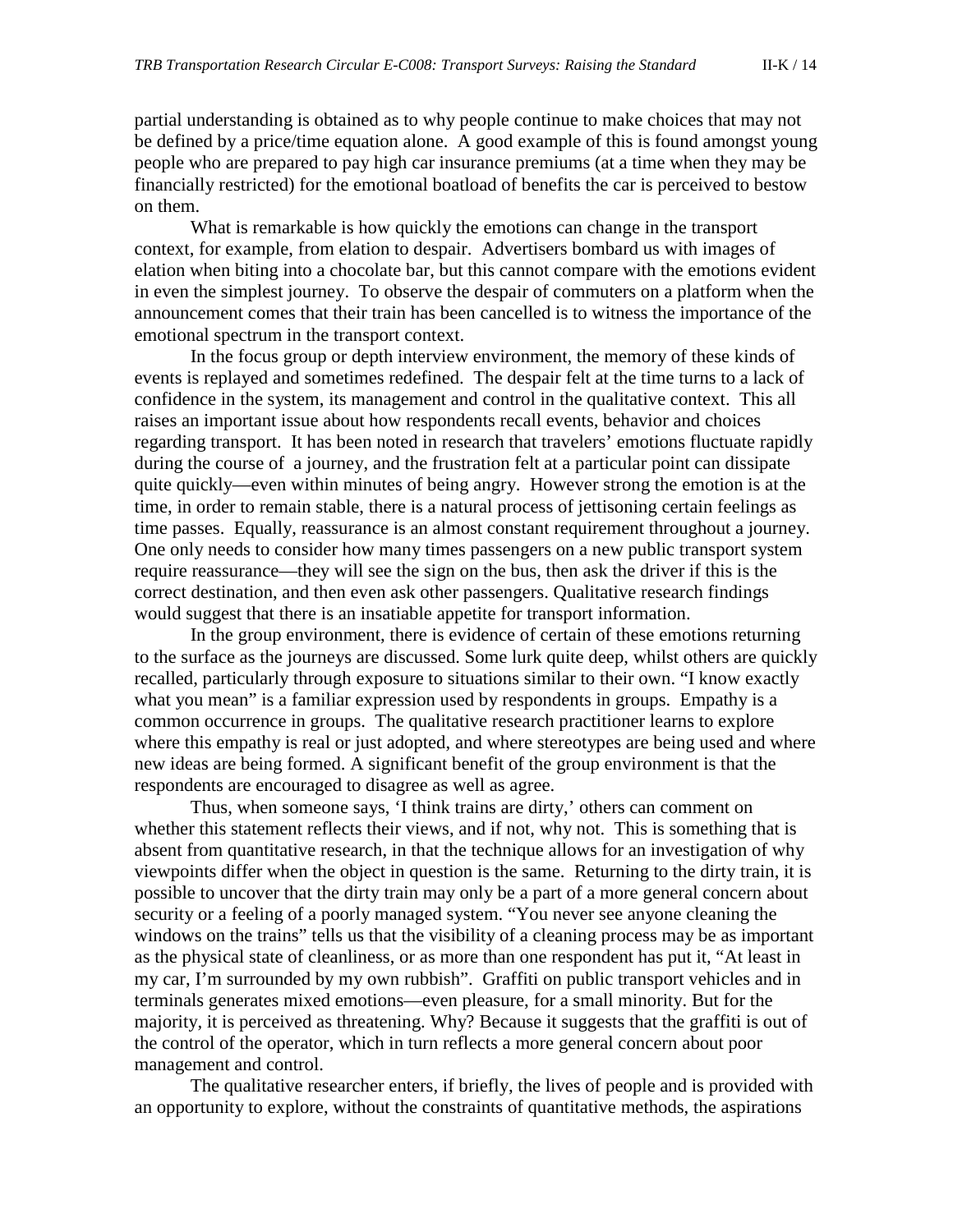and motivations of individuals. In other words, the researcher explores the "ifs, buts and maybes" of life. During the course of undertaking literally hundreds of focus groups and in-depth interviews where transport and travel have been the themes, it has been evident that emotions are as important as rational criteria in the decision-making process. "You wouldn't get me in that tunnel if you paid me" is a contemporary reference to a transport system that has generated a considerable amount of emotional charge.

The "ifs, buts and maybes" are also important when considering the comparison between quantitative and qualitative methods. Qualitative research allows for selfcontradiction in a way that sits uncomfortably with quantitative methods. Most decisions and behavior operate on a continuum, with many caveats included: "I sometimes take the train if...", "I normally drive unless...", "The tube is the best way to get there, but...".

"I don't like traveling by bus at night" is another example of the dominance of emotion over objectivity, in perhaps more than one respect. The bus may be cheaper and, indeed, quicker than the alternative, but it is the perception rather than the facts that has the greatest impact on choice. Several years ago, in undertaking a study on behalf of what was then InterCity, it emerged from some discussion groups with rail travelers that many were critical of the absence of late-night services to and from London. A senior British rail manager could point to the timetable and say that there were plenty of late- night services, but what he failed to recognize was that many of these passengers discounted the last train on the basis that this service was *perceived* to be threatening. The trains were there, all right, but the travelers' perception of the services erased them from the mental timetable.

The majority of qualitative research discussions start from the perspective that the subject for discussion is only a part of the lives of the individuals. Transport and travel are rarely viewed in isolation from the pursuit of the activities that lie at either end of the journey. Transport, after all, is a derived demand. Quite naturally, people would rather talk about the play they went to see than the journey to get there, but that is not to say that the mode of transport used to get there is unimportant. Far from it, the method of transport can be directly influenced by the activities that are pursued or the lifestyle desired. "I put up with the journey to work every day because of the better lifestyle I can have living here" is an example of the relationship between lifestyle and travel. Unless one understands the context, the choices can appear too irrational.

In the experience of the author, the means of transport and the attitudes toward transport are deeply felt by the vast majority of the population. Perhaps the reason for this is a qualitative one: The attitudes toward transportation are not formed in isolation; they are a part of a quality of life that ranges from the desire to make a commuter journey on time, on a clean train, to the attitudes of a mother who wants to continue to provide her children with piano lessons and feels the car is the only way to facilitate this activity, or the person who puts up with a tortuous commuter journey for the benefits of a larger garden.

The emotional range experienced in the transport context is vast and can extend from despair to elation. In many respects, the life of the qualitative researcher in transport is an emotional journey, and the technique allows for an exploration of the emotions that is only partially visible in more rigorous quantitative methods.

#### **QUALITATIVE AND QUANTITATIVE: CONVERGENT OR DIVERGENT?**

If one considers research studies where qualitative methods have been used to compliment quantitative research findings, it is interesting to observe how these separate data sources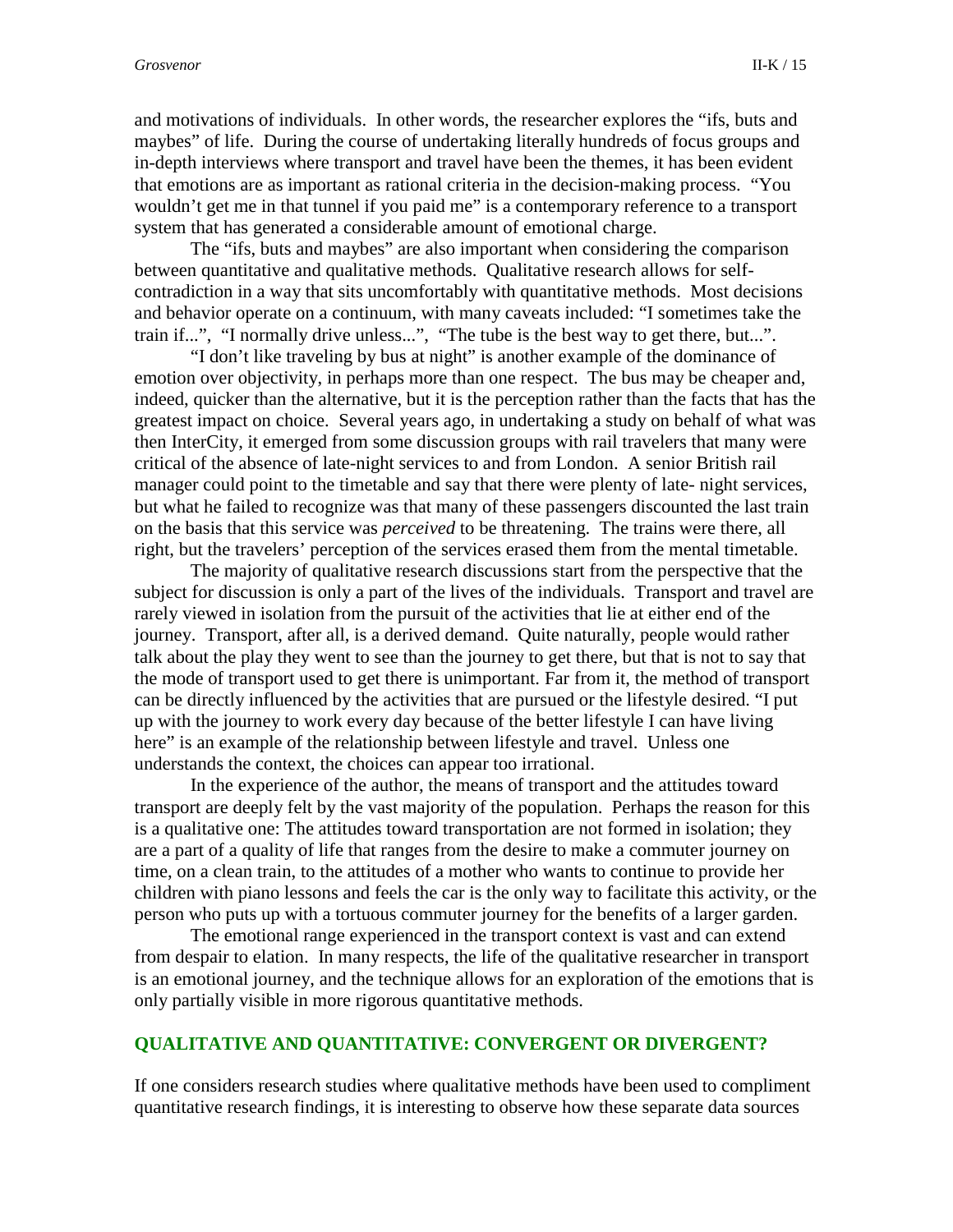can provide similar findings, although they are obviously presented in different ways. In the case of the DOT study referred to above, at the same time as we were undertaking the focus groups and depth interviews, the LEX report on motoring was published, which revealed very similar findings to those obtained from the qualitative research.

The LEX survey, using a structured interview format with a sample of over 2,000 drivers and nondrivers, revealed high concerns about traffic congestion and registered strong support for public transport improvements, including cheaper fares, more park-andride facilities and more town pedestrianisation schemes. All of these were found to be high priorities in the qualitative study undertaken for the DOT. Furthermore, our research also found that there was support for more town and city bypasses, but there was opposition to major new road developments, as there was a perception that this was not the solution to traffic growth and was highly likely to have the opposite effect of generating traffic. Again, the LEX study supported these findings.

Although it is perhaps surprising how often the qualitative research findings are broadly inline with the quantitative findings, there is still, from time to time, the issue of conflicting data. The quantitative data say one thing, whilst the focus groups supposedly say another. This has never surprised me. What *would* be surprising would be if all data pointed in the same direction all the time.

One factor that may account for sometimes divergent data is the potential for qualitative research to pick up on the inherent conflicts within individuals. Most people are not certain about most issues. In the group environment, it is clear that respondents can contradict themselves within a very short space of time about some issue or another. Attitudes are, in general, very volatile, and perhaps qualitative research is witness to this more often than quantitative research. An analogy might be to say that, whereas qualitative research is more like a moving image, a quantitative survey is a snapshot or still photograph. Both portray an image of reality, but they are quite different. For this reason, qualitative research can pickup nuances that are omitted from quantitative surveys.

Whatever the specific technique chosen, the obvious difference between qualitative and quantitative research is the absence of statistical output with qualitative techniques. Indeed, the idea of a representative sample of people being involved in qualitative research is not a prerequisite of the technique. Many qualitative studies involve maybe less than one hundred people. Sampling discrepancies are therefore perhaps where divergent data are most likely to emanate from. To address this, it is vital that the qualitative sample encompass the range, if not the numeric depth, of the quantitative sample.

Furthermore, we all hear things in the research that perhaps we want to hear. But is this surprising? I have met many clients in my working life who listen to quantitative data and pick out the bits that they relate to, and ignore the bits they don't. To quote from the LEX report on motoring (1996): '75% of city dwellers say that congestion is a problem in their area.' What does this mean? It could easily have said, '25% of people didn't think there was a problem.' But then what do people mean by a "problem"? It could have been that the 25% all lived in quiet neighbourhoods, or maybe the problem lies in the interpretation of "problem". Perhaps in some of these people's lives, traffic congestion was not seen as a problem when compared with finding the money for the mortgage or a good school for their children. A similar finding in a qualitative report might say, "Many respondents found congestion in their area to be a problem, but there were also those who felt that education was a more serious issue in their area". Both findings have a role and are meaningful.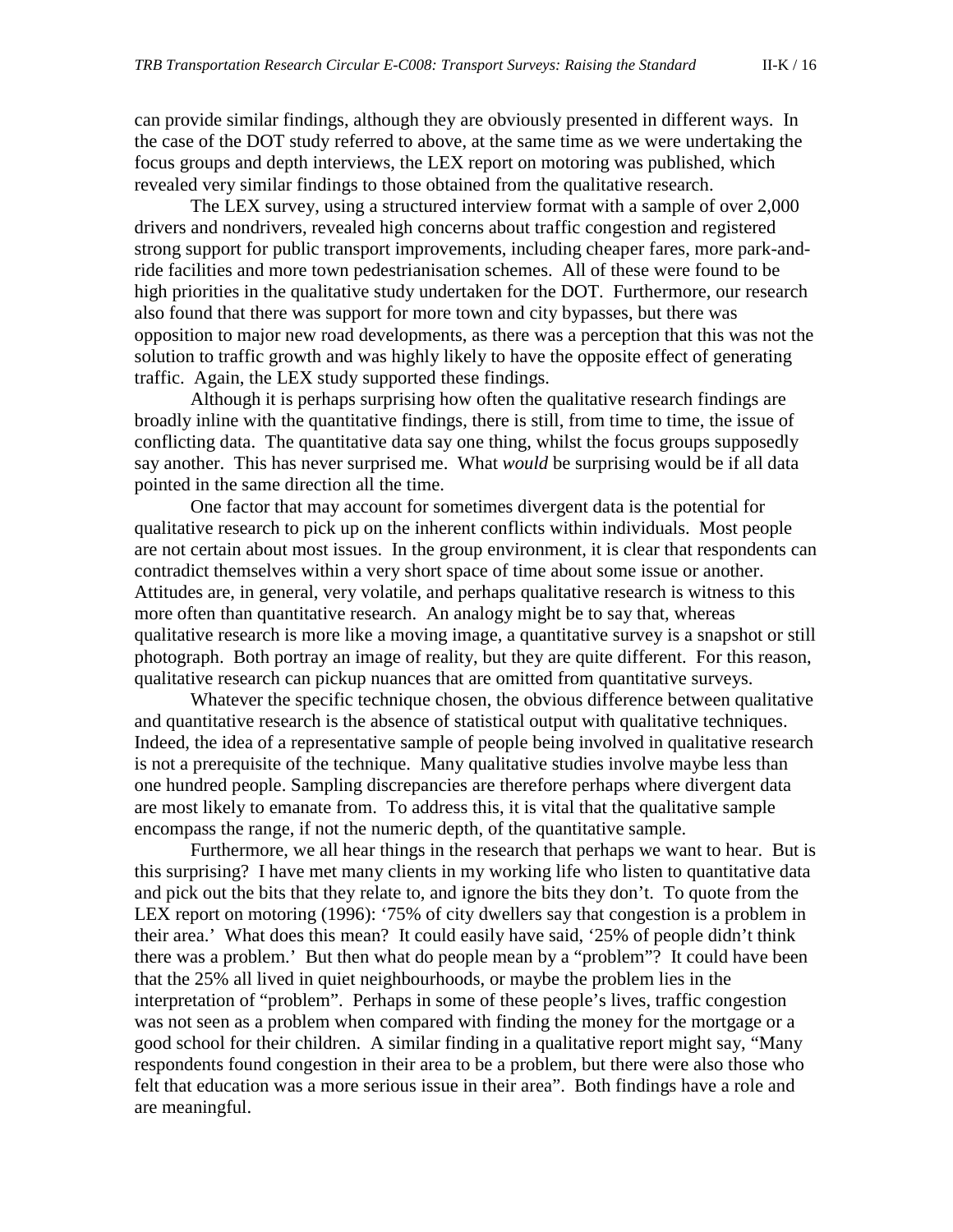This labored point is made to illustrate the problem of interpretation, whether the data be qualitative or quantitative. The author may not be alone in having heard clients ask: "The quantitative data are all well and good, but what do they mean?"

The other major area of concern regarding qualitative research is how the data can be used and interpreted. Numbers as output are ideally suited to modeling. A quotation from a focus group cannot be fed into a computer to generate a modal split chart. "I sometimes drive, but on other occasions, I take the train" has its own integrity. Qualitative research can help us to explore beneath the surface of the comment and to illuminate the modal split chart. But one major concern about the technique that requires further research is the way that qualitative data are used by policy makers and transport operators. Unlike quantitative data, which can result in figures' being quoted months, maybe even years, after the survey has been completed, there may be a tendency for the policy maker or transport operator to listen to the qualitative research presentation and then to forget about it. By their very nature, there is nothing absolute about the findings. Perhaps it is that the data from this kind of research feed into the approach of the user, but are not a direct transfer to policy. Just as quantitative research suffers from the "What does it mean?" question, qualitative data can open the question, "Well, it's all very interesting, but how do I use it?"

## **KEY QUESTIONS LEADING TO BEST PRACTICE**

Qualitative research has a major role to play in the development of transport policy and research, either in association with quantitative research, or independent of it. Like all research, it is flawed; there are no complete truths. However, the sensitive use of the techniques, complemented by quantitative studies, can provide an insight that is fundamentally about how humans behave as feeling and emotional creatures. The output cannot be presented as a histogram, but then human beings, as we understand them at the present, do not feel or make choices according to absolute values.

To provide some direction for the workshop and subsequent development of a guide to best practice, it is perhaps worth finishing with some questions that might be addressed within the workshop.

- How can the output of qualitative research be best used:
	- − In relation to quantitative surveys?
	- − In policy guidance?

• Are there ways in which qualitative research can be more effectively presented to the end user?

• How can the strengths of the depth and breadth of qualitative research be most efficiently and effectively used in the transport context?

• Given the importance of the orientation and experience of the qualitative researcher, are there special skills that should be developed for the transport qualitative researcher?

• Is enough emphasis given to the use of a combination of qualitative methods, for example, triads and depth interviews combined with more traditional group discussions?

• What can we learn from the cultural variations in the approach to qualitative research?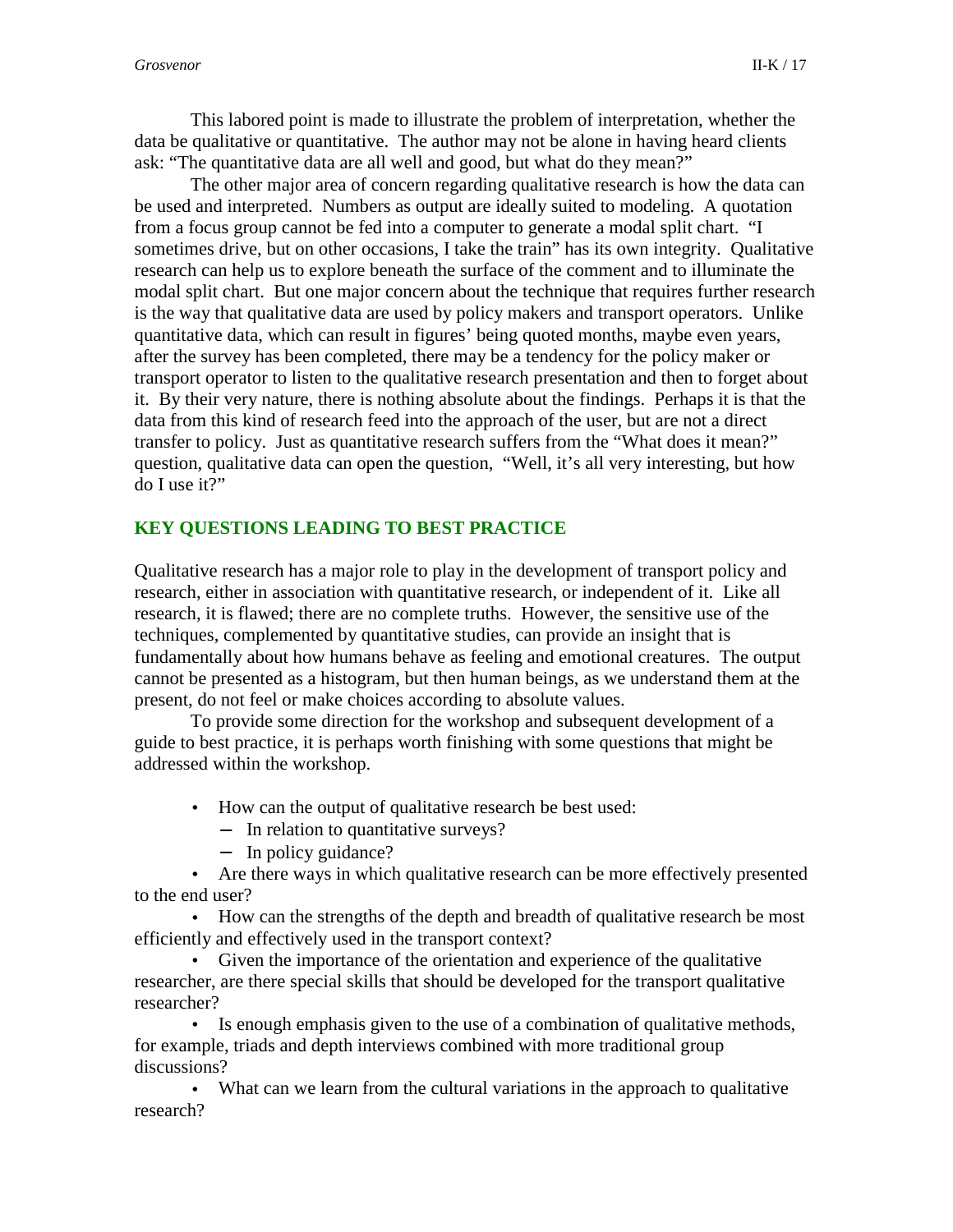• Quantitative techniques are benefiting from new technologies. Can qualitative research harness these technologies to good effect?

#### **REFERENCES**

- 1. Gordon, W., and Langmaid, R. *Qualitative Market Research.* Gower, Aldershot, England, 1988
- 2. Grosvenor, T., Jones, P., and Wofinden, D. *Motorway Congestion Ahead: The Automobile Association, University of Westminster.* The Automobile Association, Basingstoke, England, 1995
- 3. The LEX Report on Motoring, Listening to all Road Users, LEX Service, UK, 1996
- 4. Yelland, F., and Varty, C. *DIY: Consumer-driven Research.* Journal of the Market Research Society, Vol. 39, 1997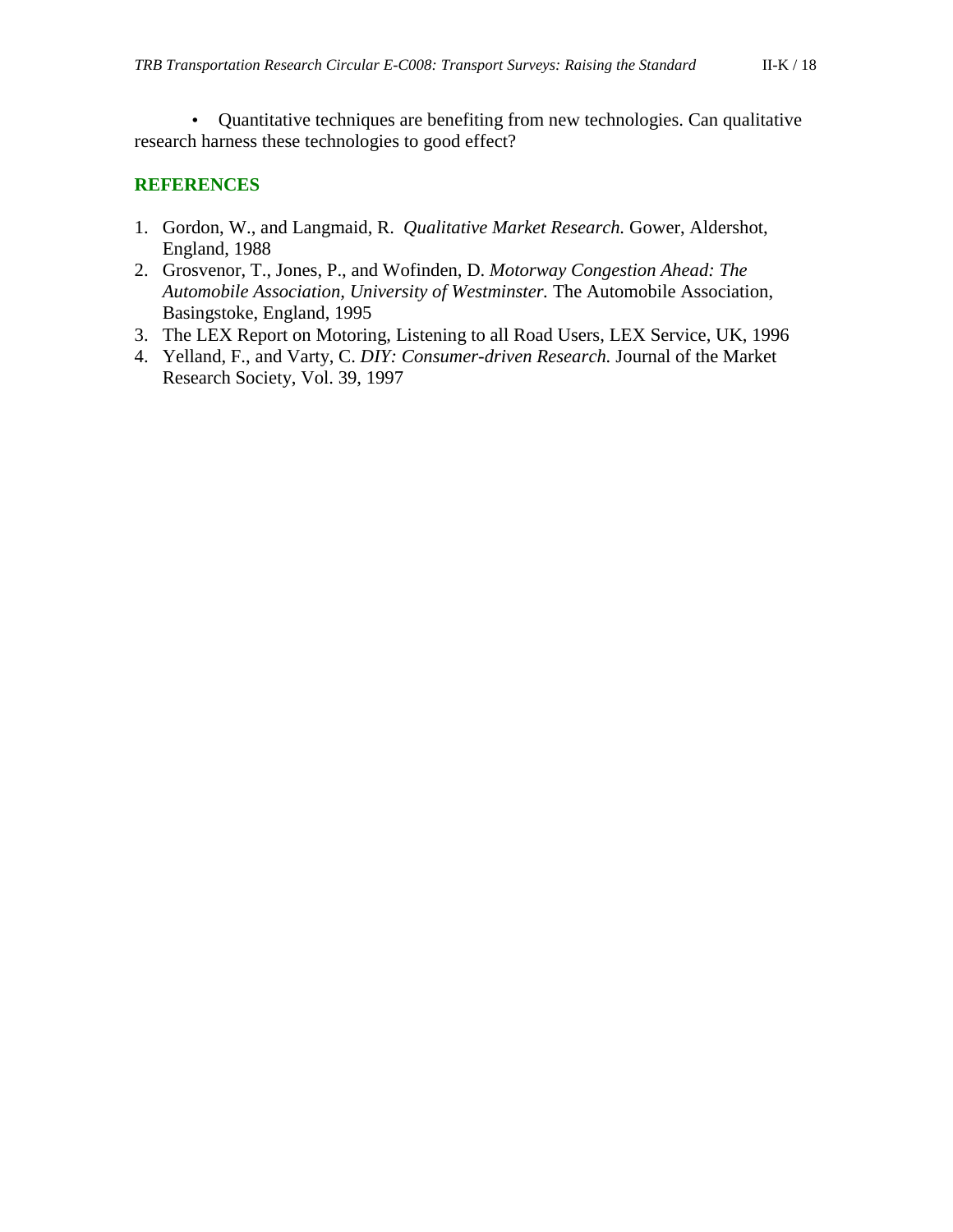# **WORKSHOP SUMMARY**

## **Cheryl C. Stecher, Ph.D.**

*Applied Management and Planning Group*

The workshop discussion focused on the use of qualitative methods, as outlined in the resource paper, to inform transport survey research. The main themes that emerged  $\mathsf{\mathsf{L}}$  resource paper, to inform transport survey research. The main themes that emerged were:

- The uses of qualitative research;
- The key advantages of qualitative approaches;
- Suggestions for research guidelines or quality indicators; and,
- Suggestions for further research.

## **USES OF QUALITATIVE RESEARCH**

Qualitative research should be considered:

- 1. To inform the design of policy
	- a. Identify the appropriate method/means of intervention
	- b. Assess preferences/determine issues around infrastructure, stations, signage, etc.
	- c. Develop public relations campaign
- 2. As an operations management tool
	- a. Assess customer satisfaction with service levels
	- b. Monitor perceived service quality
- 3. To inform the design of quantitative research
	- a. Pilot or pretest survey forms and/or items
	- b. Identify/generate response options
	- c. Can assist in identifying appropriate strata for sampling
	- d. Can assist in generating research hypotheses for data analysis
	- e. Can assist in interpreting direct results and unanticipated secondary effects

## **KEY ADVANTAGES OF QUALITATIVE RESEARCH**

There were two key advantages advocated in the use of qualitative approaches. First, and most important, the entire approach fosters and encourages creativity in research design and in the conduct of the research. The best qualitative studies tend to be those that take advantage of the exploratory nature and design flexibility offered by the approach. This is especially an advantage when dealing with a new situation or question. A second advantage is that the results obtained from qualitative approaches tend to have a high level of realism; they are understood intuitively. In the United States, this is referred to as "face validity."

## **SUGGESTIONS FOR RESEARCH GUIDELINES/QUALITY INDICATORS**

There were several suggestions for incorporating qualitative approaches into traditionally quantitative transport surveys.